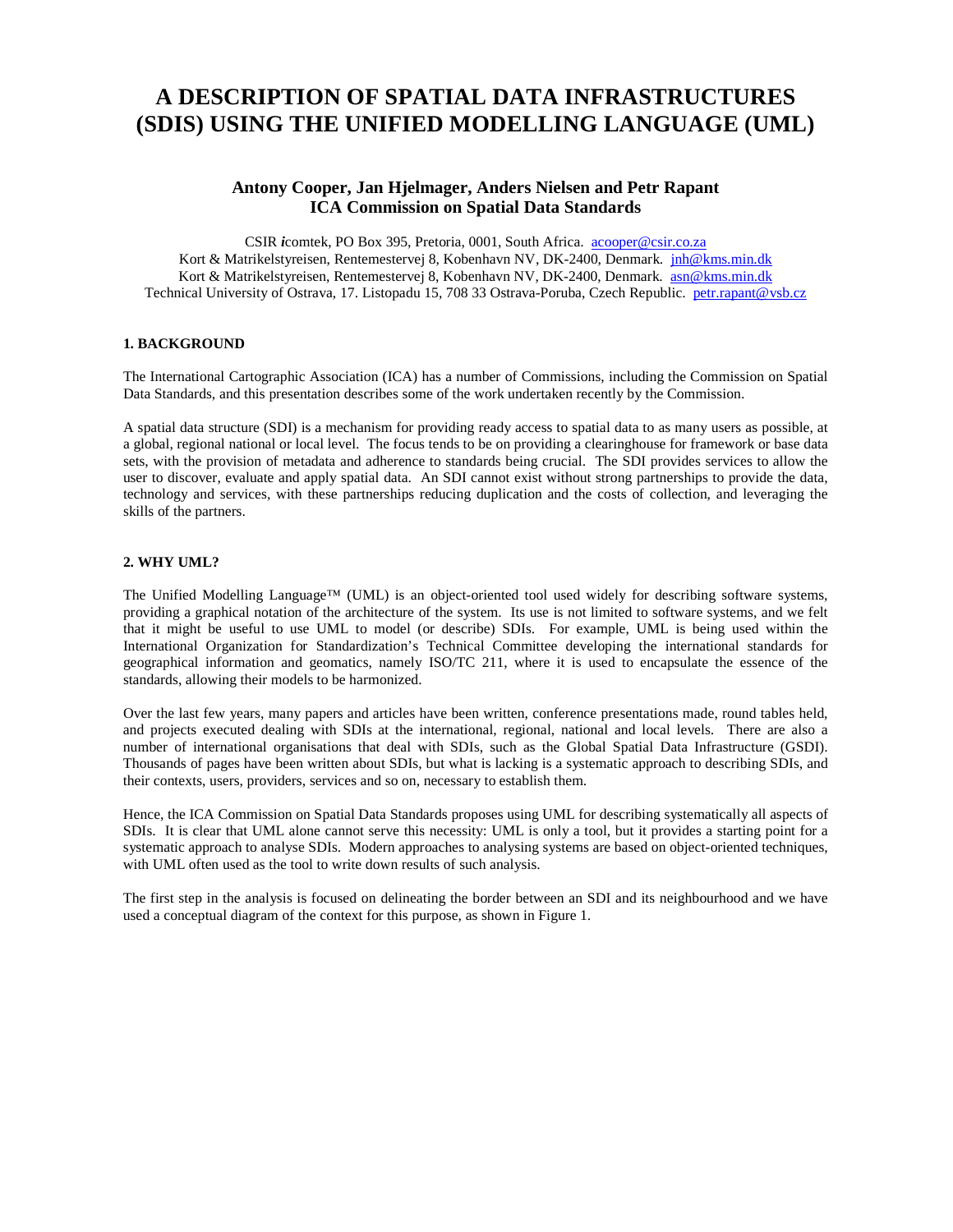

Figure 1: The context of an SDI

The central circle represents the SDI. We treat it here as a "black box", meaning we do not consider its internal structure at this stage. On the other hand, we focus here on objects (actors) that interact with the SDI and brief descriptions of those interactions. In this case, the brief descriptions are listed in Table 1 below. The Roman numerals provide the cross references between the figure and the table. An index "a" is added to the references for those interactions initiated by actors and an index "b" to those initiated by the SDI. Table 1 contains a quite exhaustive list of interactions. By analysing this list, we can develop a more generalised list of interactions, which can be realised between an SDI and its surrounding actors:

- $\Box$  Ask for something;<br> $\Box$  Pay for something;
- $\Box$  Pay for something;<br> $\Box$  Provide something;
- Provide something;
- $\Box$  Invoice for something;
- $\Box$  Offer something;<br> $\Box$  Service somebody
- $\Box$  Service somebody; and  $\Box$  Register something.
- Register something.

All interactions should be described in text form as scenarios of these interactions.

Table 1: Interactions between an SDI and actors.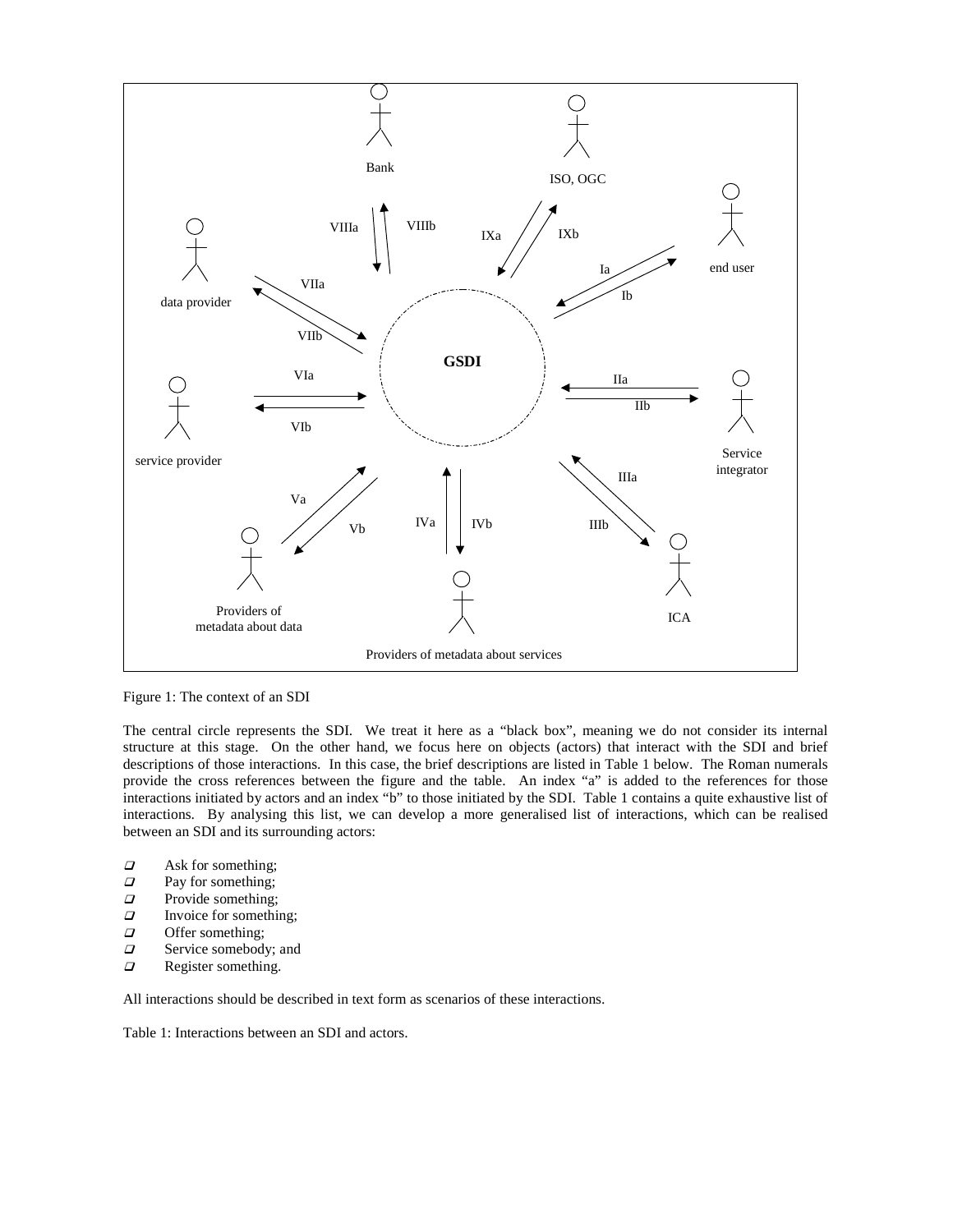| No.  | Name                                      | <b>Interaction</b>                                                   |
|------|-------------------------------------------|----------------------------------------------------------------------|
|      |                                           | ask for metadata                                                     |
| Ia   |                                           | ask for data                                                         |
|      | End user $\rightarrow$ SDI                | ask for services                                                     |
|      |                                           | ask for integrated services                                          |
|      |                                           | ask for standards<br>$\overline{\phantom{0}}$                        |
|      |                                           | pay for metadata                                                     |
|      |                                           | pay for data                                                         |
|      |                                           | pay for services                                                     |
|      |                                           | pay for integrated services<br>$\overline{\phantom{0}}$              |
|      |                                           | pay for standards<br>$\overline{\phantom{a}}$                        |
| Ib   | $SDI \rightarrow End$ user                | provide with metadata<br>$\overline{\phantom{0}}$                    |
|      |                                           | provide with data<br>$\overline{\phantom{0}}$                        |
|      |                                           | provide with services                                                |
|      |                                           | provide with integrated services                                     |
|      |                                           | provide with standards<br>$\overline{\phantom{0}}$                   |
|      |                                           | invoicing for metadata use<br>$\overline{\phantom{0}}$               |
|      |                                           | invoicing for data use                                               |
|      |                                           | invoicing for services use                                           |
|      |                                           | invoicing for integrated services<br>$\overline{\phantom{0}}$        |
|      |                                           | invoicing for standards<br>$\overline{\phantom{0}}$                  |
|      | Service Integrators $\rightarrow$ SDI     | offer integrated services<br>$\overline{\phantom{a}}$                |
|      |                                           | services end user (and the others)                                   |
|      |                                           | requirements or integrated services                                  |
|      |                                           | requirements                                                         |
|      |                                           | invoice end users (and the others)                                   |
|      |                                           | ask for metadata<br>$\overline{\phantom{0}}$                         |
|      |                                           | ask for data                                                         |
| Пa   |                                           | ask for services                                                     |
|      |                                           | ask for integrated services                                          |
|      |                                           | ask for standards                                                    |
|      |                                           | pay for metadata<br>$\overline{\phantom{0}}$                         |
|      |                                           | pay for data                                                         |
|      |                                           | pay for services<br>$\overline{\phantom{0}}$                         |
|      |                                           | pay for integrated services                                          |
|      |                                           | pay for standards                                                    |
|      |                                           | ask for integrated services<br>$\overline{\phantom{0}}$              |
|      |                                           | provide with metadata<br>$\overline{\phantom{a}}$                    |
| IIb  | $SDI \rightarrow$ Services Integrators    | provide with data                                                    |
|      |                                           | provide with services                                                |
|      |                                           | provide with integrated services                                     |
|      |                                           | provision of standards<br>$\overline{\phantom{0}}$                   |
|      |                                           | invoicing for metadata use                                           |
|      |                                           | invoicing for data use                                               |
|      |                                           | invoicing for services use                                           |
|      |                                           | invoicing for integrated services                                    |
|      |                                           | invoicing for standards<br>$\overline{\phantom{0}}$                  |
| Шa   | $ICA \rightarrow SDI$                     | provide with cartographic standards<br>$\overline{\phantom{0}}$      |
|      |                                           | (invoicing for standards development and<br>$\overline{\phantom{0}}$ |
|      |                                           | use)                                                                 |
|      | $SDI \rightarrow ICA$                     | ask for cartographic standards<br>$\overline{\phantom{0}}$           |
| IIIb |                                           | (pay for standards development and use)                              |
|      | Metadata about services (MAS)             | services requirements for MAS<br>$\overline{\phantom{a}}$            |
| IVa  | providers $\rightarrow$ SDI               | ask for standards<br>$\overline{\phantom{a}}$                        |
|      | $SDI \rightarrow Metadata$ about services | ask for metadata about services<br>$\overline{\phantom{0}}$          |
| IVb  | providers                                 | provision of standards<br>$\overline{\phantom{0}}$                   |
| Va   |                                           | services requirements for MAD                                        |
|      | Metadata about data (MAD)                 | ask for standards                                                    |
|      | providers $\rightarrow$ SDI               | ask for metadata about data                                          |
| Vb   | $SDI \rightarrow Metadata$ about data     | $\overline{\phantom{0}}$                                             |
|      | providers                                 | provision of standards<br>$\overline{\phantom{0}}$                   |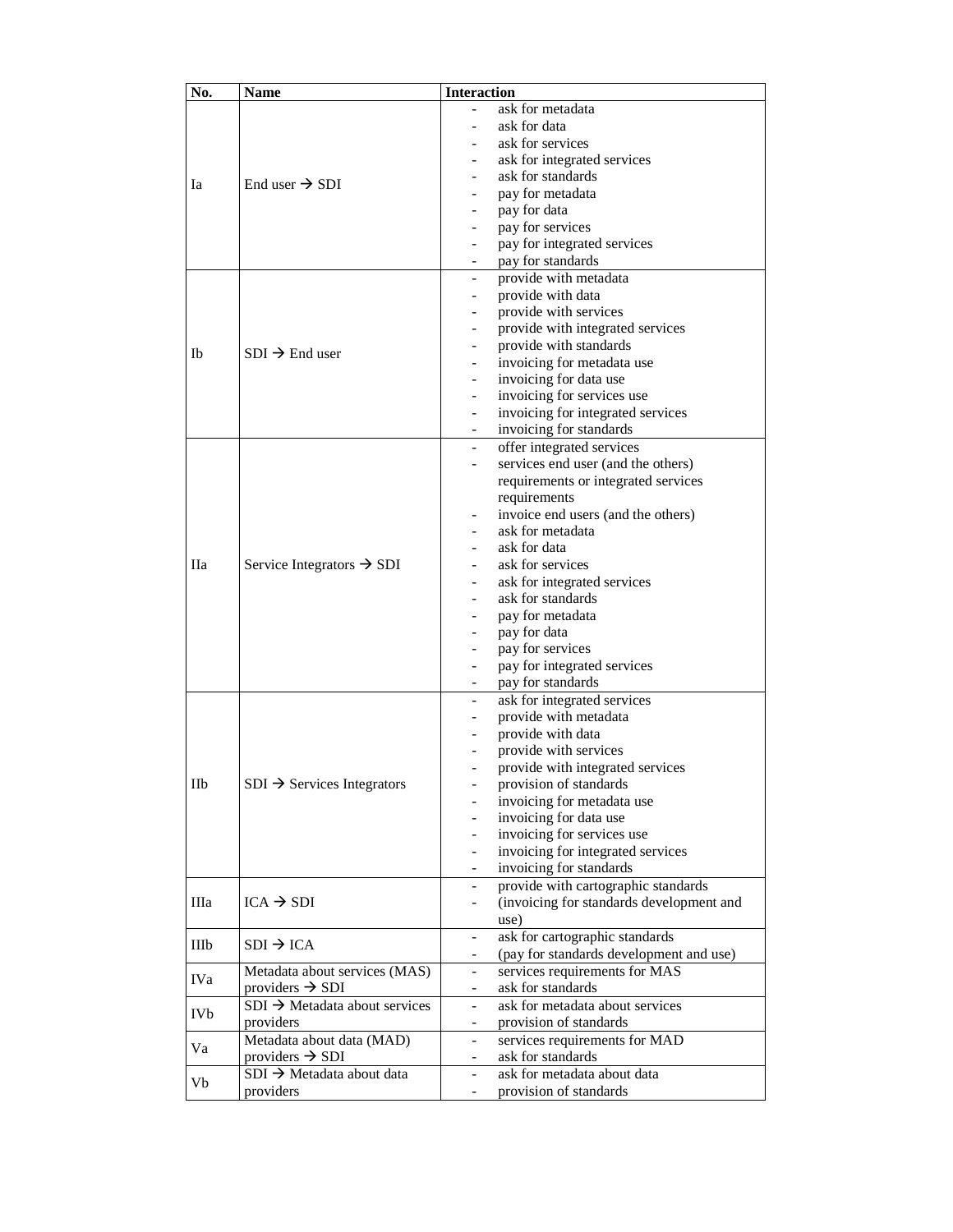| Via   | Service provider $\rightarrow$ SDI |                              | registering service in SDI               |
|-------|------------------------------------|------------------------------|------------------------------------------|
|       |                                    |                              | provide with service                     |
|       |                                    |                              | ask for standards                        |
|       |                                    |                              | invoice for service use                  |
| Vib   | $SDI \rightarrow$ Service provider |                              | ask for service                          |
|       |                                    |                              | provide with standards                   |
|       |                                    |                              | pay for service use                      |
| VIIa  | Data provider $\rightarrow$ SDI    |                              | registering data (data set) in SDI       |
|       |                                    | $\overline{\phantom{a}}$     | provide with data                        |
|       |                                    |                              | ask for standards                        |
|       |                                    |                              | invoice for data use                     |
| VIIb  | $SDI \rightarrow Data$ provider    |                              | ask for data                             |
|       |                                    |                              | provide with standards                   |
|       |                                    |                              | pay for data use                         |
| VIIIa | $Bank \rightarrow SDI$             |                              | financial services provision             |
| VIIIb | $SDI \rightarrow Bank$             |                              | financial services use                   |
| Ixa   | ISO, OGC $\rightarrow$ SDI         | $\qquad \qquad \blacksquare$ | provide with interoperability standards  |
|       |                                    |                              | (invoicing for standards development and |
|       |                                    |                              | use)                                     |
| Ixb   | $SDI \rightarrow ISO$ , OGC        | -                            | ask for interoperability standards       |
|       |                                    |                              | (pay for standards development and use)  |

Based on this diagram and scenario analyses, we can now develop a diagram of use cases. Figure 2 displays an example of such a diagram. We have prepared only a brief example, containing only some of all the actors and the interactions. Actors initiating use cases are situated in the left part of the diagram; actors consuming outputs from use cases are situated on the right side. We can see that different actors can address the same use case. The consumer of the output from a particular use case can be the same actor, but it could be another actor, as well.

Development of an object diagram can be a next step of our analysis. Figure 3 displays an example of such diagram that has not been fully developed.

This is only a very simple example. In the case of a fully developed diagram, one can meet the problem of dealing with a large number of classes with a huge number of associations. UML gives us very suitable tool for dealing with such complex systems: the modelled system can be divided up into blocks called packages (or from the other point of view – classes can be grouped to functionally and logically consistent groups called packages). So at first, we need to solve the problem on a more general level. We can do all the analysis on this level, develop a logical model of the packages, and develop all the associations between packages, etc. The next step is development of all the packages, which we can do one-by–one, or in a (semi) parallel way, depending on the complexity of the analysed system.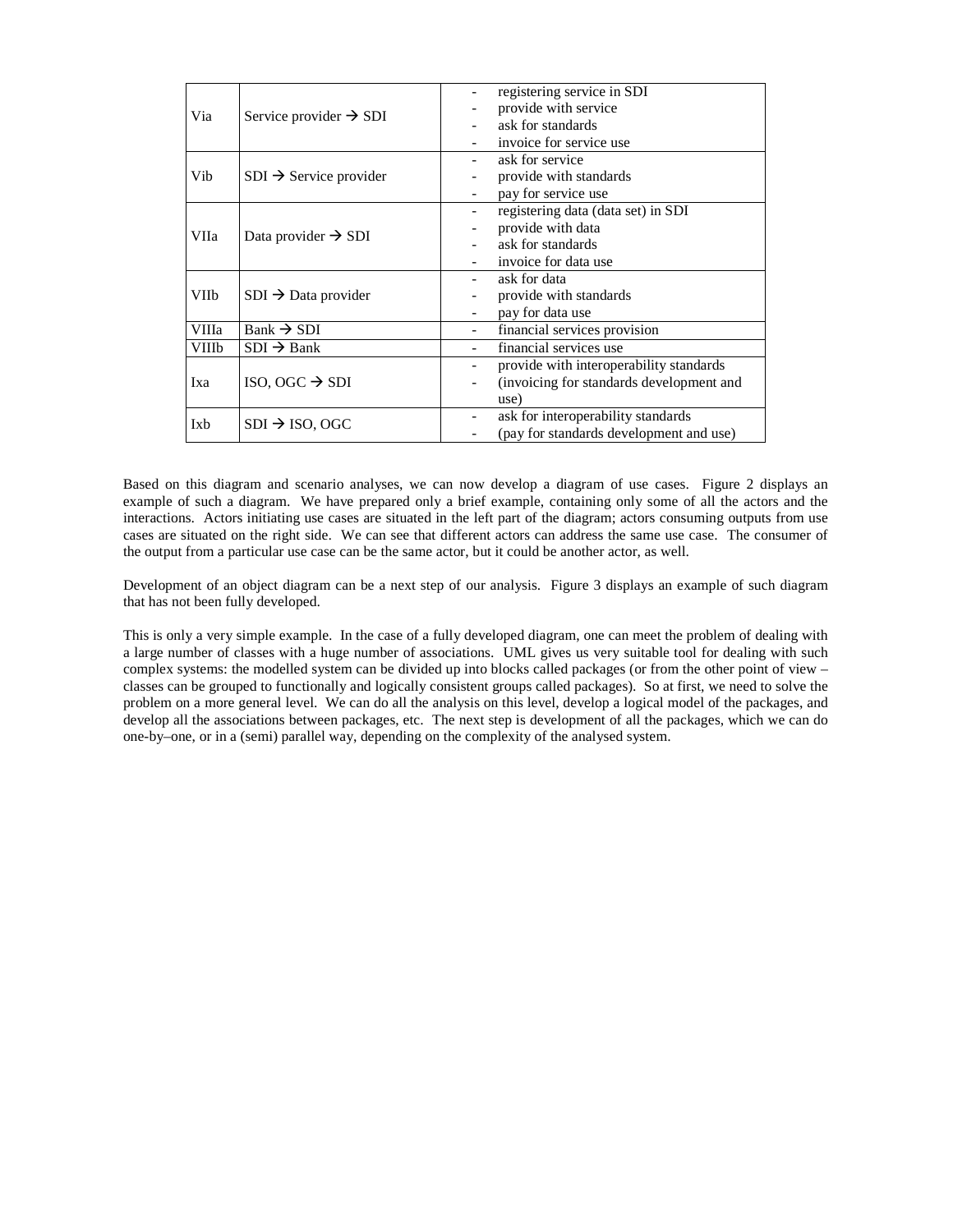

Figure 2: Brief example of the use case diagram

### **3. THE UML MODEL**

We present here our first attempts at this modelling. We have attempted to use UML to describe the different types of SDIs and the different elements that make up an SDI, both physical and conceptual. The model will describe SDIs, not prescribe what should be in them – hence, the model could well be an aggregation of special cases, rather than a "clean" model of SDIs. It is also not a duplication of the efforts of others, but rather consolidates them into one model.

There are different ways to view or consider SDIs, for example:

- $\Box$  Organizational model, with three alternatives:
	- o Committee: this is a community of interest which could be regulated or depend on the participants acting in the common interest, with independent participation (policed by the committee);
	- o Common set of rules: here one has harmonized templates for operating which could be driven by regulations or by the mutual benefits, with autonomous participation (self policed); or
	- o Organization: this would be a formally established body with employees and the like, providing a hierarchical coherence across the various levels (local, national, regional, etc).
- $\Box$  Logical model, viewed from two perspectives:
	- o Business model: this is process driven, and should take precedence over the technology model; and
	- o Technology model: this is input and output driven and depends on means of dissemination, and historically, has been considered to be more important than the business model.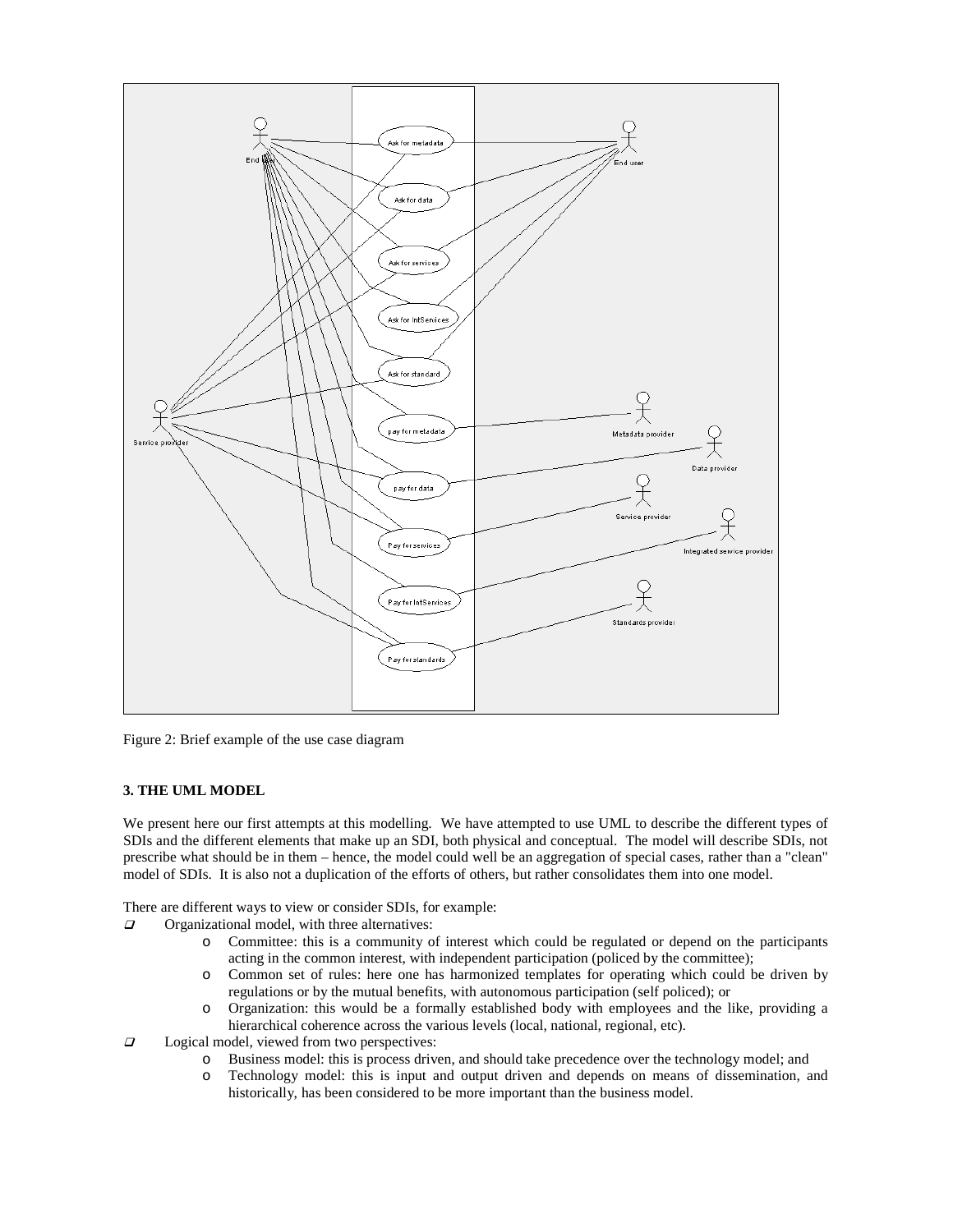

Figure 3: Example of an object diagram (not fully developed)

- $\Box$  Information model, with three components:
	- o Physical enablers: these provide the "nuts and bolts" for the operation of the SDI, such as the standards for information exchange;
	- o Logical enablers: these are the defined needs, rules, agreements, etc; and
	- o Value: the outputs, especially the end-user benefits and new ways to address global issues.

Each perspective comprises a set of packages in the UML model, and together, they make up the "SDI concept".

#### **4. FURTHER RESEARCH**

We have presented here a preliminary model of SDIs – we do not believe that it is the ultimate model of SDIs, but hope that it provides a useful starting point for developing a systematic model of SDIs. We would also suggest that the following issues should be considered when developing such models:

- There should possibly be a narrative for each grouping of classes (possibly grouped into one or more packages).<br>Is technology (eg: networking, Web services) part of an SDI?
- Is technology (eg: networking, Web services) part of an SDI?
- $\Box$  Should we have a transactional model?<br> $\Box$  How should one address policy, funding
- How should one address policy, funding and territorial aspects?
- $\Box$  How should one address standards, protocols and processes?<br> $\Box$  How should one address cultural and linguistic adaptability (
- $\Box$  How should one address cultural and linguistic adaptability (CLA)?<br> $\Box$  Such a model should probably be accompanied by a glossary of term
- Such a model should probably be accompanied by a glossary of terms, especially for the classes and packages.